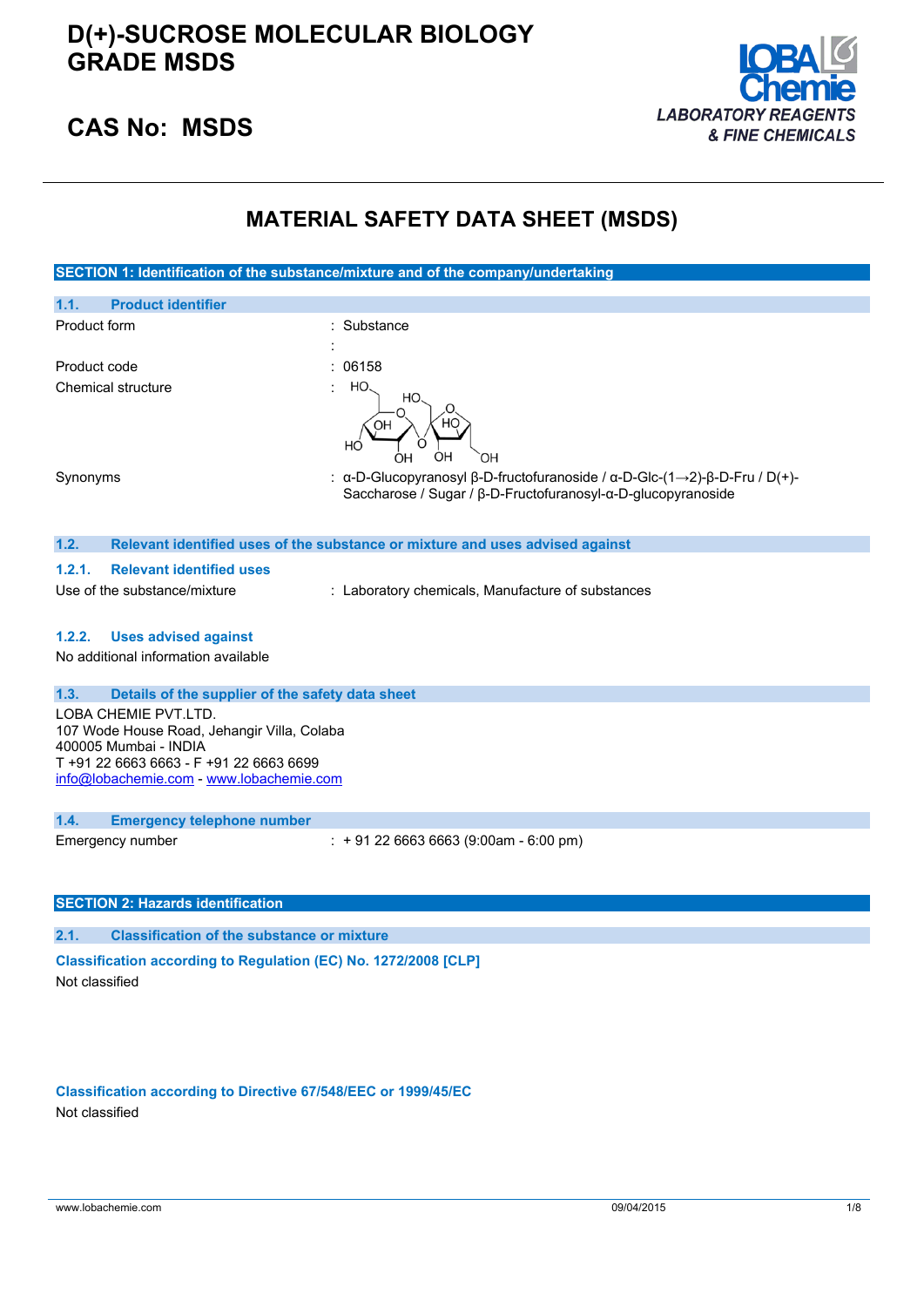Safety Data Sheet

**Adverse physicochemical, human health and environmental effects**

No additional information available

### **2.2. Label elements**

**Labelling according to Regulation** (EC) No. 1272/2008 [CLP] No labelling applicable

| 2.3. | <b>Other hazards</b>                                        |                                                                                                                                                                                     |
|------|-------------------------------------------------------------|-------------------------------------------------------------------------------------------------------------------------------------------------------------------------------------|
|      | No additional information available                         |                                                                                                                                                                                     |
|      |                                                             |                                                                                                                                                                                     |
|      | <b>SECTION 3: Composition/information on ingredients</b>    |                                                                                                                                                                                     |
| 3.1. | <b>Substance</b>                                            |                                                                                                                                                                                     |
| Name |                                                             | : D(+)-SUCROSE MOLECULAR BIOLOGY GRADE                                                                                                                                              |
|      | Full text of R- and H-phrases: see section 16               |                                                                                                                                                                                     |
| 3.2. | <b>Mixture</b>                                              |                                                                                                                                                                                     |
|      | Not applicable                                              |                                                                                                                                                                                     |
|      |                                                             |                                                                                                                                                                                     |
|      | <b>SECTION 4: First aid measures</b>                        |                                                                                                                                                                                     |
| 4.1. | <b>Description of first aid measures</b>                    |                                                                                                                                                                                     |
|      | First-aid measures after inhalation                         | : Remove person to fresh air and keep comfortable for breathing. Give oxygen or<br>artificial respiration if necessary. If you feel unwell, seek medical advice.                    |
|      | First-aid measures after skin contact                       | : Gently wash with plenty of soap and water. If skin irritation occurs: Get medical<br>advice/attention.                                                                            |
|      | First-aid measures after eye contact                        | : Remove contact lenses, if present and easy to do. Continue rinsing. Rinse cautiously<br>with water for several minutes. If eye irritation persists: Get medical advice/attention. |
|      | First-aid measures after ingestion                          | : Rinse mouth out with water. If you feel unwell, seek medical advice.                                                                                                              |
| 4.2. | Most important symptoms and effects, both acute and delayed |                                                                                                                                                                                     |
|      | No additional information available                         |                                                                                                                                                                                     |
| 4.3. |                                                             | Indication of any immediate medical attention and special treatment needed                                                                                                          |
|      | No additional information available                         |                                                                                                                                                                                     |
|      | <b>SECTION 5: Firefighting measures</b>                     |                                                                                                                                                                                     |
| 5.1. | <b>Extinguishing media</b>                                  |                                                                                                                                                                                     |
|      | Suitable extinguishing media                                | : dry chemical powder, alcohol-resistant foam, carbon dioxide (CO2).                                                                                                                |
|      | Unsuitable extinguishing media                              | Do not use a heavy water stream.                                                                                                                                                    |
| 5.2. | Special hazards arising from the substance or mixture       |                                                                                                                                                                                     |
|      | No additional information available                         |                                                                                                                                                                                     |
| 5.3. | <b>Advice for firefighters</b>                              |                                                                                                                                                                                     |
|      | Protection during firefighting                              | : Do not attempt to take action without suitable protective equipment.                                                                                                              |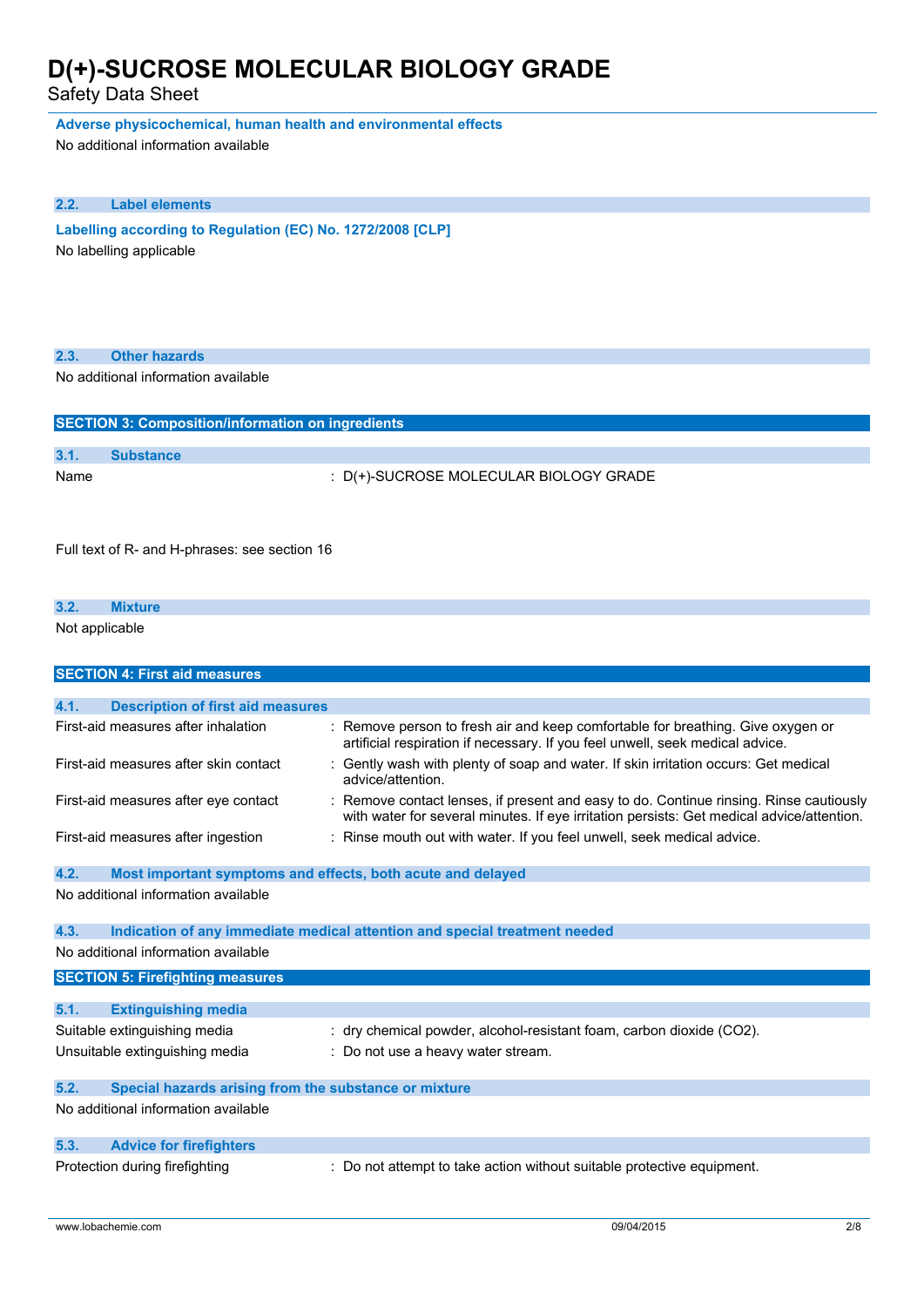Safety Data Sheet

|                                                                                                 | <b>SECTION 6: Accidental release measures</b>                       |                                                                                                                            |
|-------------------------------------------------------------------------------------------------|---------------------------------------------------------------------|----------------------------------------------------------------------------------------------------------------------------|
| 6.1.                                                                                            |                                                                     | Personal precautions, protective equipment and emergency procedures                                                        |
| 6.1.1.<br>Emergency procedures<br>6.1.2.<br>Protective equipment<br><b>Emergency procedures</b> | For non-emergency personnel<br>For emergency responders             | : Evacuate unnecessary personnel.<br>: Use personal protective equipment as required.<br>: Stop release.                   |
| 6.2.                                                                                            | <b>Environmental precautions</b>                                    |                                                                                                                            |
|                                                                                                 | Avoid release to the environment.                                   |                                                                                                                            |
| 6.3.                                                                                            | Methods and material for containment and cleaning up                |                                                                                                                            |
| Methods for cleaning up                                                                         |                                                                     | : Clear up rapidly by scoop or vacuum.                                                                                     |
| 6.4.                                                                                            | <b>Reference to other sections</b>                                  |                                                                                                                            |
|                                                                                                 | No additional information available                                 |                                                                                                                            |
|                                                                                                 | <b>SECTION 7: Handling and storage</b>                              |                                                                                                                            |
| 7.1.                                                                                            | <b>Precautions for safe handling</b>                                |                                                                                                                            |
|                                                                                                 | Precautions for safe handling                                       | : Do not get in eyes, on skin, or on clothing.                                                                             |
| Hygiene measures                                                                                |                                                                     | : Wash hands and other exposed areas with mild soap and water before eating,<br>drinking or smoking and when leaving work. |
| 7.2.                                                                                            | <b>Conditions for safe storage, including any incompatibilities</b> |                                                                                                                            |
| Storage conditions                                                                              |                                                                     | : Store in original container. Keep container tightly closed. Store in a dry place.<br>Protect from moisture.              |
| 7.3.                                                                                            | <b>Specific end use(s)</b>                                          |                                                                                                                            |
|                                                                                                 | No additional information available                                 |                                                                                                                            |
|                                                                                                 | <b>SECTION 8: Exposure controls/personal protection</b>             |                                                                                                                            |
| 8.1.                                                                                            | <b>Control parameters</b>                                           |                                                                                                                            |
|                                                                                                 | No additional information available                                 |                                                                                                                            |
|                                                                                                 |                                                                     |                                                                                                                            |

| 8.2.<br><b>Exposure controls</b>                              |                                      |  |
|---------------------------------------------------------------|--------------------------------------|--|
| Hand protection                                               | : protective gloves                  |  |
| Eye protection                                                | : Chemical goggles or safety glasses |  |
| Skin and body protection                                      | : Wear suitable protective clothing  |  |
| Respiratory protection                                        | : Wear respiratory protection        |  |
| <b>SECTION 9: Physical and chemical properties</b>            |                                      |  |
| 9.1.<br>Information on basic physical and chemical properties |                                      |  |
| Dhugiasl state                                                | $.$ Calid                            |  |

| <b>Physical state</b> | $:$ Solid                |
|-----------------------|--------------------------|
| Molecular mass        | $\therefore$ 342.3 g/mol |
| Colour                | : Colorless crystals.    |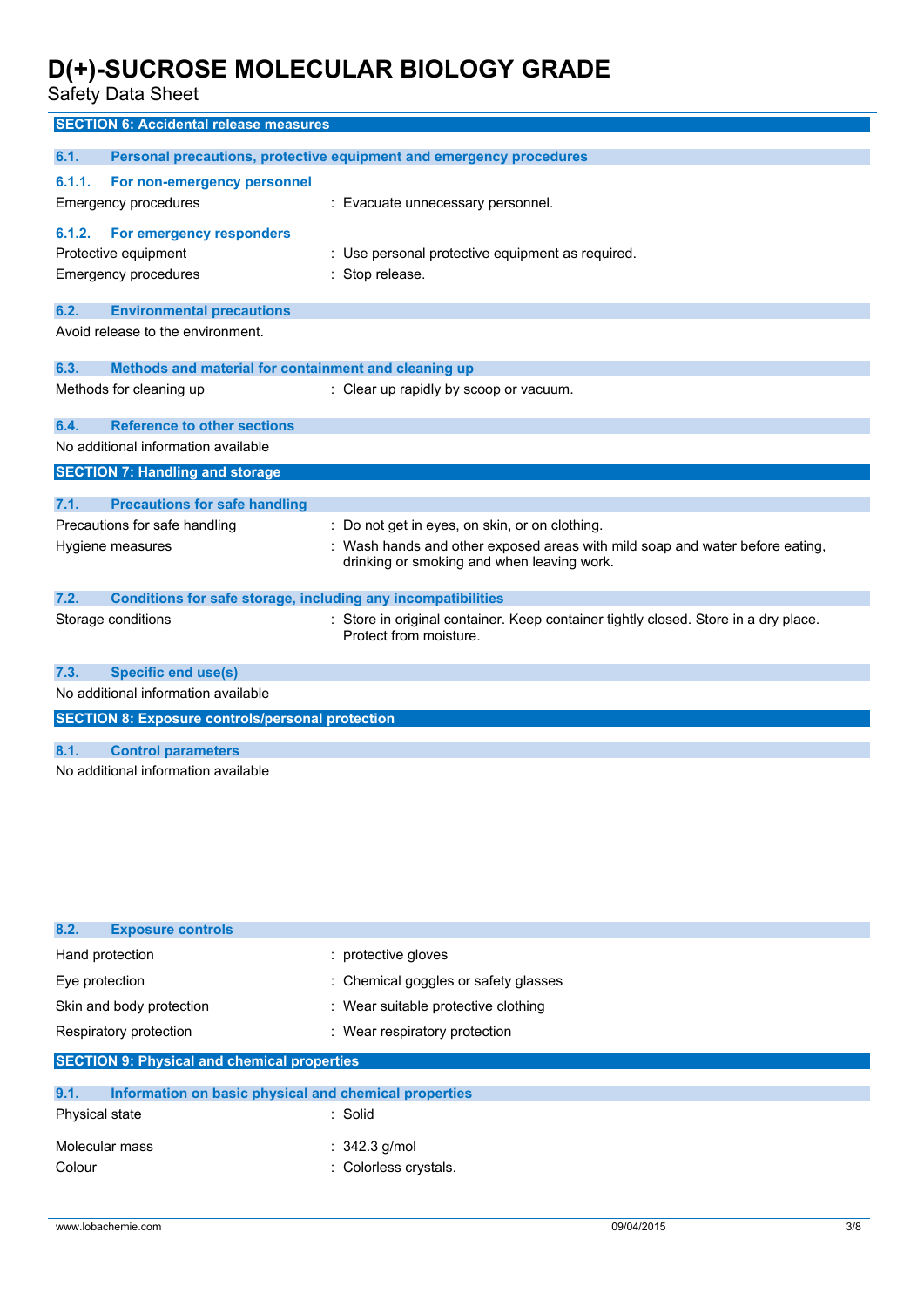Safety Data Sheet

| Odour                                                          | : odourless.                                   |
|----------------------------------------------------------------|------------------------------------------------|
| Odour threshold                                                | : No data available                            |
| pH                                                             | : 5.5 - 7 at 342 g/l at 25 °C                  |
| Relative evaporation rate (butylacetate=1) : No data available |                                                |
| Melting point                                                  | $: 185 - 187$                                  |
| Freezing point                                                 | : No data available                            |
| Boiling point                                                  | : No data available                            |
| Flash point                                                    | : 93.3 °C                                      |
| Auto-ignition temperature                                      | : No data available                            |
| Decomposition temperature                                      | : No data available                            |
| Flammability (solid, gas)                                      | : No data available                            |
| Vapour pressure                                                | : No data available                            |
| Relative vapour density at 20 °C                               | : No data available                            |
| Relative density                                               | : No data available                            |
| Solubility                                                     | : Water: 342 g/l at 20 °C - completely soluble |
| Log Pow                                                        | $: -3.7$                                       |
| Viscosity, kinematic                                           | : No data available                            |
| Viscosity, dynamic                                             | : No data available                            |
| <b>Explosive properties</b>                                    | : No data available                            |
| Oxidising properties                                           | : No data available                            |
| <b>Explosive limits</b>                                        | : No data available                            |
| <b>Other information</b><br>9.2.                               |                                                |
| No additional information available                            |                                                |
| <b>SECTION 10: Stability and reactivity</b>                    |                                                |
| <b>Reactivity</b><br>10.1.                                     |                                                |
| No additional information available                            |                                                |
| <b>Chemical stability</b><br>10.2.                             |                                                |
| Stable under normal conditions.                                |                                                |
| <b>Possibility of hazardous reactions</b><br>10.3.             |                                                |
| No additional information available                            |                                                |
| 10.4.<br><b>Conditions to avoid</b>                            |                                                |
| Direct sunlight. Air contact. Moisture.                        |                                                |
| 10.5.<br><b>Incompatible materials</b>                         |                                                |
| No additional information available                            |                                                |
| <b>Hazardous decomposition products</b><br>10.6.               |                                                |

### No additional information available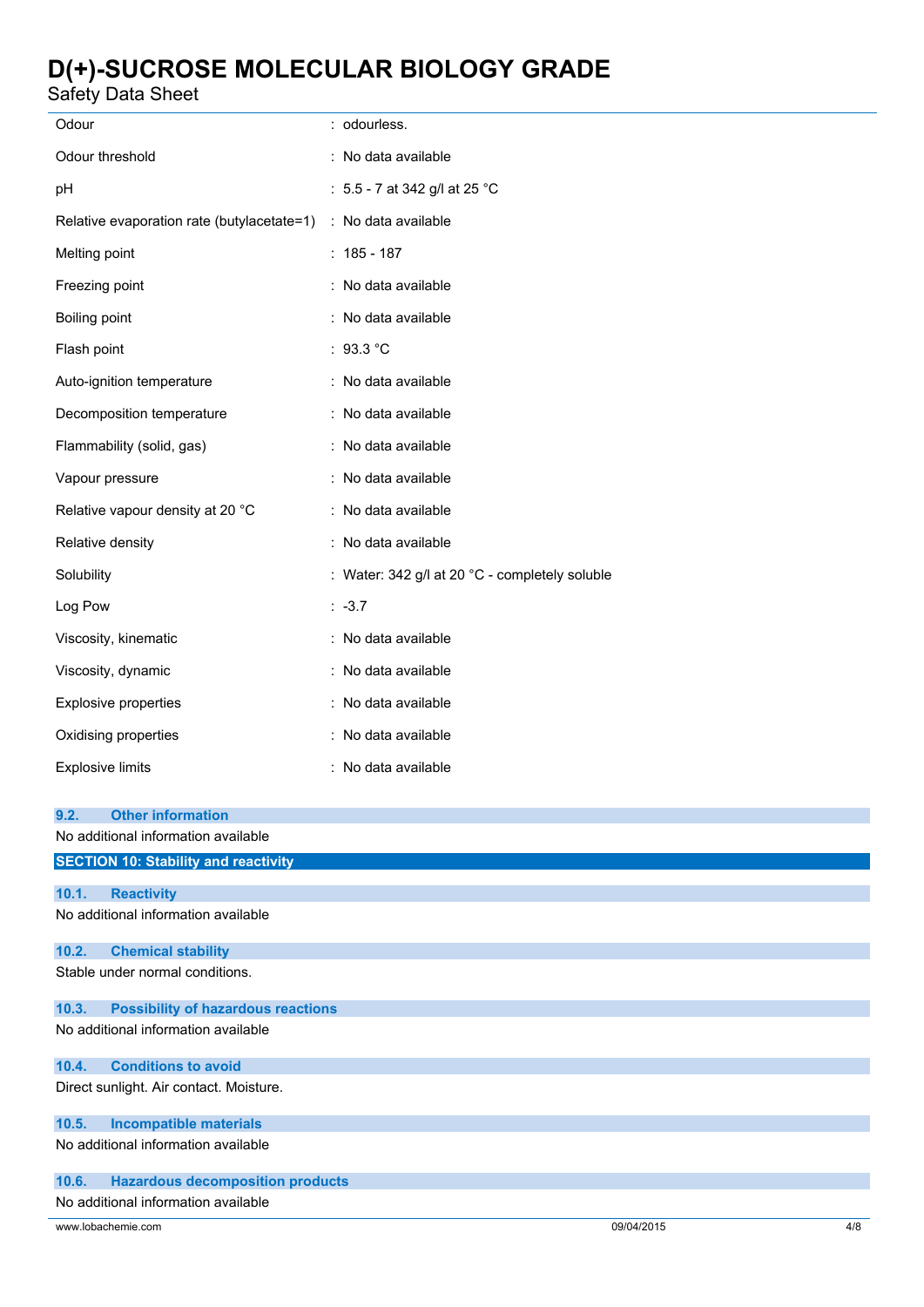Safety Data Sheet

| <b>SECTION 11: Toxicological information</b>  |                                 |  |  |
|-----------------------------------------------|---------------------------------|--|--|
| 11.1.<br>Information on toxicological effects |                                 |  |  |
| Acute toxicity                                | : Not classified                |  |  |
|                                               |                                 |  |  |
| Skin corrosion/irritation                     | : Not classified                |  |  |
|                                               | pH: 5.5 - 7 at 342 g/l at 25 °C |  |  |
| Serious eye damage/irritation                 | : Not classified                |  |  |
|                                               | pH: 5.5 - 7 at 342 g/l at 25 °C |  |  |
| Respiratory or skin sensitisation             | : Not classified                |  |  |
| Germ cell mutagenicity                        | : Not classified                |  |  |
| Carcinogenicity                               | : Not classified                |  |  |
|                                               |                                 |  |  |
| Reproductive toxicity                         | : Not classified                |  |  |
| Specific target organ toxicity (single        | : Not classified                |  |  |
| exposure)                                     |                                 |  |  |
|                                               |                                 |  |  |
| Specific target organ toxicity (repeated      | : Not classified                |  |  |
| exposure)                                     |                                 |  |  |
|                                               |                                 |  |  |
| Aspiration hazard                             | : Not classified                |  |  |
|                                               |                                 |  |  |
|                                               |                                 |  |  |

| <b>SECTION 12: Ecological information</b> |
|-------------------------------------------|
|                                           |
| 12.1. Toxicity                            |
| No additional information available       |
|                                           |
|                                           |

#### **12.2. Persistence and degradability**

No additional information available

| 12.3.<br><b>Bioaccumulative potential</b> |       |
|-------------------------------------------|-------|
| D(+)-SUCROSE MOLECULAR BIOLOGY GRADE      |       |
| Log Pow                                   | $-3.$ |
|                                           |       |

### **12.4. Mobility in soil**

No additional information available

### **12.5. Results of PBT and vPvB assessment**

No additional information available

#### **12.6. Other adverse effects**

| No.<br>available<br>המחוותי.<br>. Information |                       |                               |
|-----------------------------------------------|-----------------------|-------------------------------|
| www lot.<br>.com                              | 1201<br>$\Omega$<br>. | $-10$<br>5/8<br>$\sim$ $\sim$ |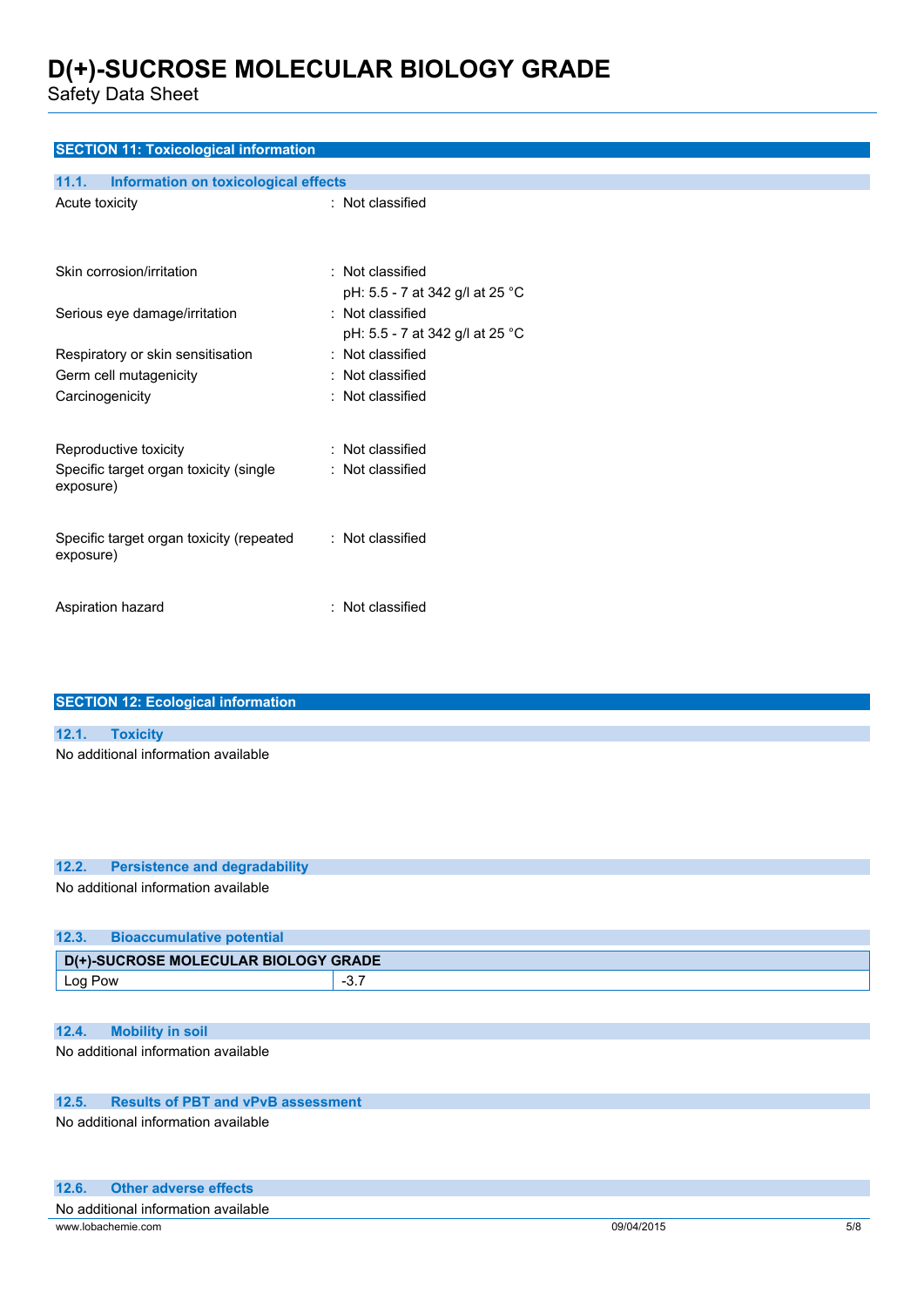Safety Data Sheet

| Salely Dala Sheet                                |                     |
|--------------------------------------------------|---------------------|
| <b>SECTION 13: Disposal considerations</b>       |                     |
|                                                  |                     |
| 13.1.<br><b>Waste treatment methods</b>          |                     |
| No additional information available              |                     |
| <b>SECTION 14: Transport information</b>         |                     |
| In accordance with ADR / RID / IMDG / IATA / ADN |                     |
|                                                  |                     |
|                                                  |                     |
| 14.1.<br><b>UN number</b>                        |                     |
| UN-No. (ADR)                                     | : Not applicable    |
| UN-No. (IMDG)                                    | Not applicable      |
| UN-No.(IATA)                                     | Not applicable      |
| UN-No.(ADN)                                      | Not applicable      |
| UN-No. (RID)                                     | Not applicable      |
| 14.2.<br><b>UN proper shipping name</b>          |                     |
| Proper Shipping Name (ADR)                       | Not applicable<br>÷ |
| Proper Shipping Name (IMDG)                      | Not applicable      |
| Proper Shipping Name (IATA)                      | Not applicable      |
|                                                  |                     |
| Proper Shipping Name (ADN)                       | Not applicable      |
| Proper Shipping Name (RID)                       | : Not applicable    |
| 14.3.<br><b>Transport hazard class(es)</b>       |                     |
| <b>ADR</b>                                       |                     |
| Transport hazard class(es) (ADR)                 | : Not applicable    |
|                                                  |                     |
| <b>IMDG</b>                                      |                     |
| Transport hazard class(es) (IMDG)                | : Not applicable    |
|                                                  |                     |
| <b>IATA</b>                                      |                     |
| Transport hazard class(es) (IATA)                | : Not applicable    |
|                                                  |                     |
| <b>ADN</b>                                       |                     |
| Transport hazard class(es) (ADN)                 | : Not applicable    |
|                                                  |                     |
| <b>RID</b>                                       |                     |
| Transport hazard class(es) (RID)                 | : Not applicable    |
| 14.4.<br><b>Packing group</b>                    |                     |
| Packing group (ADR)                              | : Not applicable    |
| Packing group (IMDG)                             | Not applicable      |
| Packing group (IATA)                             | Not applicable      |
| Packing group (ADN)                              | Not applicable      |
| Packing group (RID)                              | Not applicable      |
|                                                  |                     |
| 14.5.<br><b>Environmental hazards</b>            |                     |
| Dangerous for the environment                    | : No                |
| Marine pollutant                                 | : No                |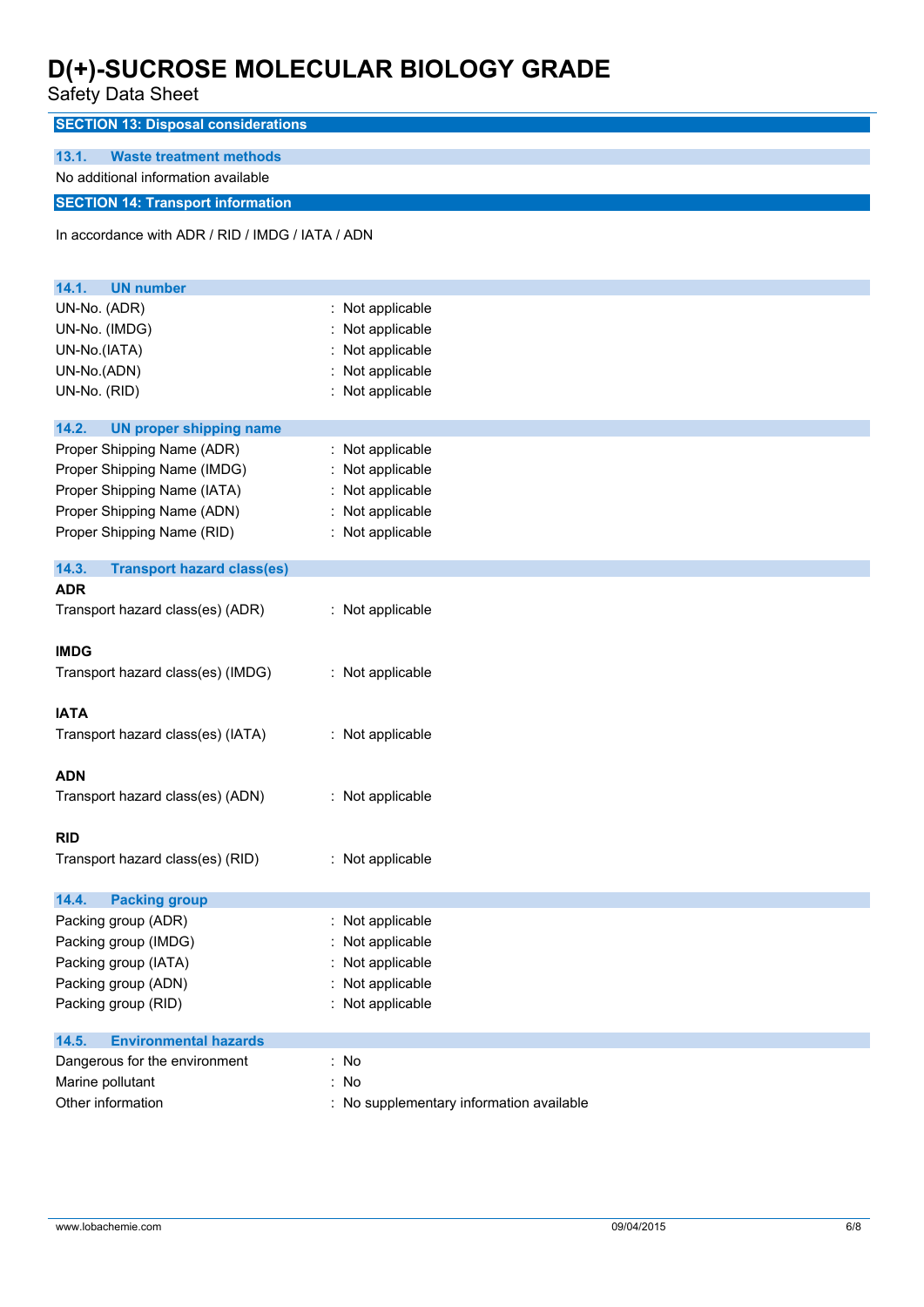Safety Data Sheet

**14.6. Special precautions for user**

#### **- Overland transport**

No data available

**- Transport by sea** No data available

**- Air transport** No data available

**- Inland waterway transport**

No data available

**- Rail transport**

No data available

**14.7. Transport in bulk according to Annex II of MARPOL 73/78 and the IBC Code**

Not applicable

**SECTION 15: Regulatory information**

**15.1. Safety, health and environmental regulations/legislation specific for the substance or mixture**

### **15.1.1. EU-Regulations**

No REACH Annex XVII restrictions

D(+)-SUCROSE MOLECULAR BIOLOGY GRADE is not on the REACH Candidate List

D(+)-SUCROSE MOLECULAR BIOLOGY GRADE is not on the REACH Annex XIV List

### **15.1.2. National regulations**

#### **Germany**

12th Ordinance Implementing the Federal : Is not subject of the 12. BlmSchV (Hazardous Incident Ordinance) Immission Control Act - 12.BImSchV

#### **Denmark**

| Class for fire hazard  | ∴ Class III-1                                                                                                                                     |
|------------------------|---------------------------------------------------------------------------------------------------------------------------------------------------|
| Store unit             | :50 liter                                                                                                                                         |
| Classification remarks | : Flammable according to the Danish Ministry of Justice; Emergency management<br>guidelines for the storage of flammable liquids must be followed |

**15.2. Chemical safety assessment** No additional information available

### **SECTION 16: Other information**